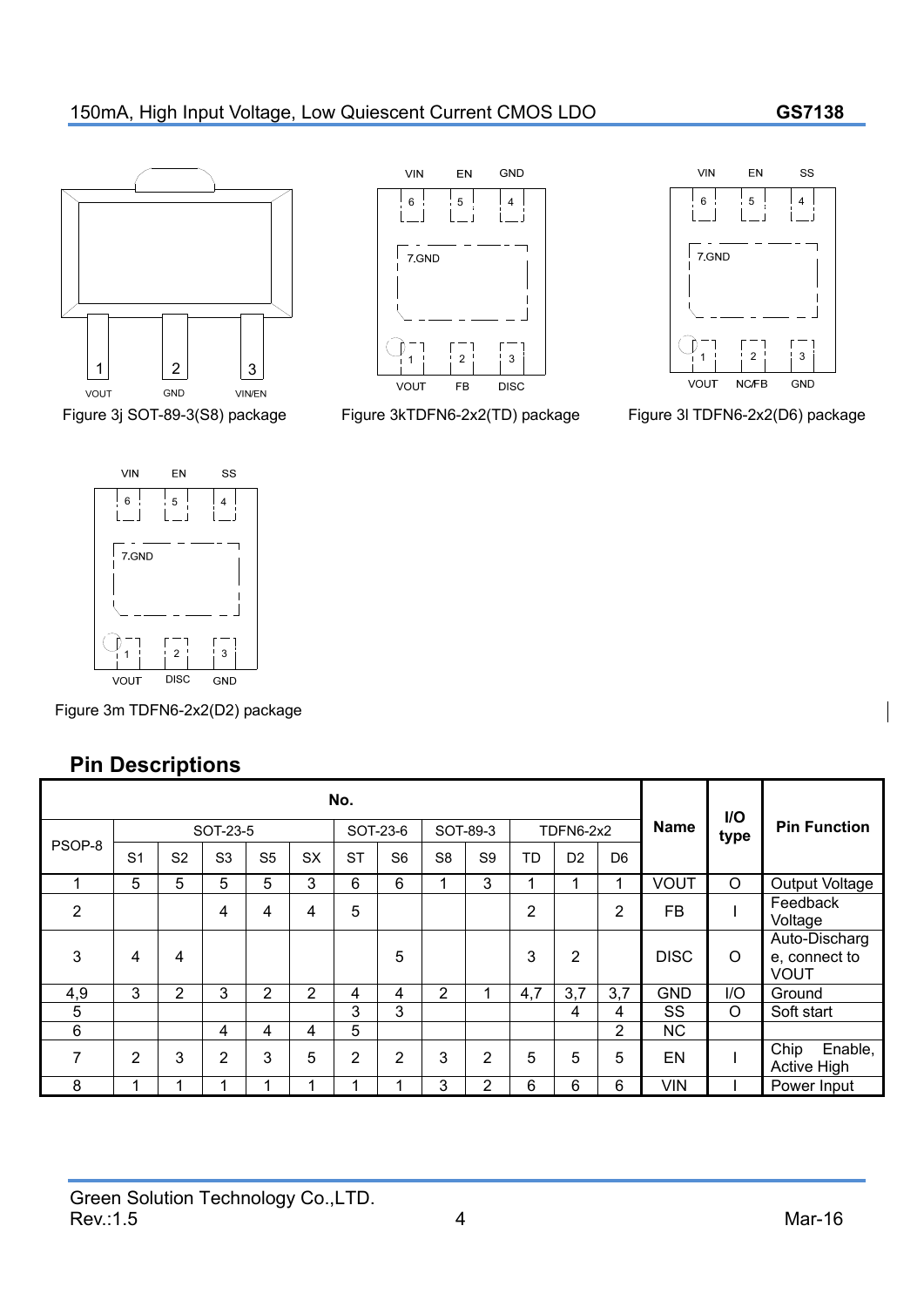## **Ordering Information**

**GS7138PP -XXX - R**

3.Shipping 1.Package  $\leftarrow$  1.Package  $\leftarrow$  2.Output Voltage

| <b>No</b>      | Item                  | <b>Contents</b>                                           |  |  |
|----------------|-----------------------|-----------------------------------------------------------|--|--|
|                |                       | SO: PSOP-8                                                |  |  |
|                |                       | S1:SOT-23-5                                               |  |  |
|                |                       | S2:SOT-23-5                                               |  |  |
|                |                       | S3:SOT-23-5                                               |  |  |
|                |                       | S5:SOT-23-5                                               |  |  |
|                |                       | <b>SX:SOT-23-5</b>                                        |  |  |
| 1              | Package               | <b>ST:SOT-23-6</b>                                        |  |  |
|                |                       | S6:SOT-23-6                                               |  |  |
|                |                       | S8:SOT-89-3                                               |  |  |
|                |                       | S9:SOT-89-3                                               |  |  |
|                |                       | TD:TDFN6-2x2                                              |  |  |
|                |                       | D6:TDFN6-2x2                                              |  |  |
|                |                       | D2:TDFN6-2x2                                              |  |  |
| $\overline{2}$ | <b>Output Voltage</b> | ADJ: ADJ, 3P3: 3.3V, 3P5: 3.5V, 5P0: 5V, 012:12V, 013:13V |  |  |
| 3              | Shipping              | R: Tape & Reel                                            |  |  |

Example: GS7138 PSOP-8 ADJ Tape & Reel ordering information is "GS7138SO-ADJ-R"

## **Absolute Maximum Rating** (Note 1)

| <b>Parameter</b>                                    | Symbol                       | <b>Limits</b>  | <b>Units</b> |
|-----------------------------------------------------|------------------------------|----------------|--------------|
| VIN to GND                                          | $V_{\mathsf{IN}}$            | $-0.3 \sim 43$ | V            |
| <b>Output Voltage</b>                               | $V_{\text{OUT}}$             | $-0.3 \sim 43$ | V            |
| FB and SS Voltage                                   |                              | $-0.3 \sim 6$  | V            |
| EN and DISC Voltage                                 |                              | $-0.3 \sim 43$ | V            |
| Package Power Dissipation at $T_A \leq 25^{\circ}C$ | $P_{D_PSOP-8}$               | 1333           | mW           |
| Package Power Dissipation at $T_A \leq 25^{\circ}C$ | $P_{D}$ sot-23-5             | 400            | mW           |
| Package Power Dissipation at $T_A \leq 25^{\circ}C$ | $P_{D}$ sot-23-6             | 420            | mW           |
| Package Power Dissipation at $T_A \leq 25^{\circ}C$ | $P_{D}$ sot-89-3             | 571            | mW           |
| Package Power Dissipation at $T_A \leq 25^{\circ}C$ | $P_{D}$ <sub>TDFN6-2x2</sub> | 1087           | mW           |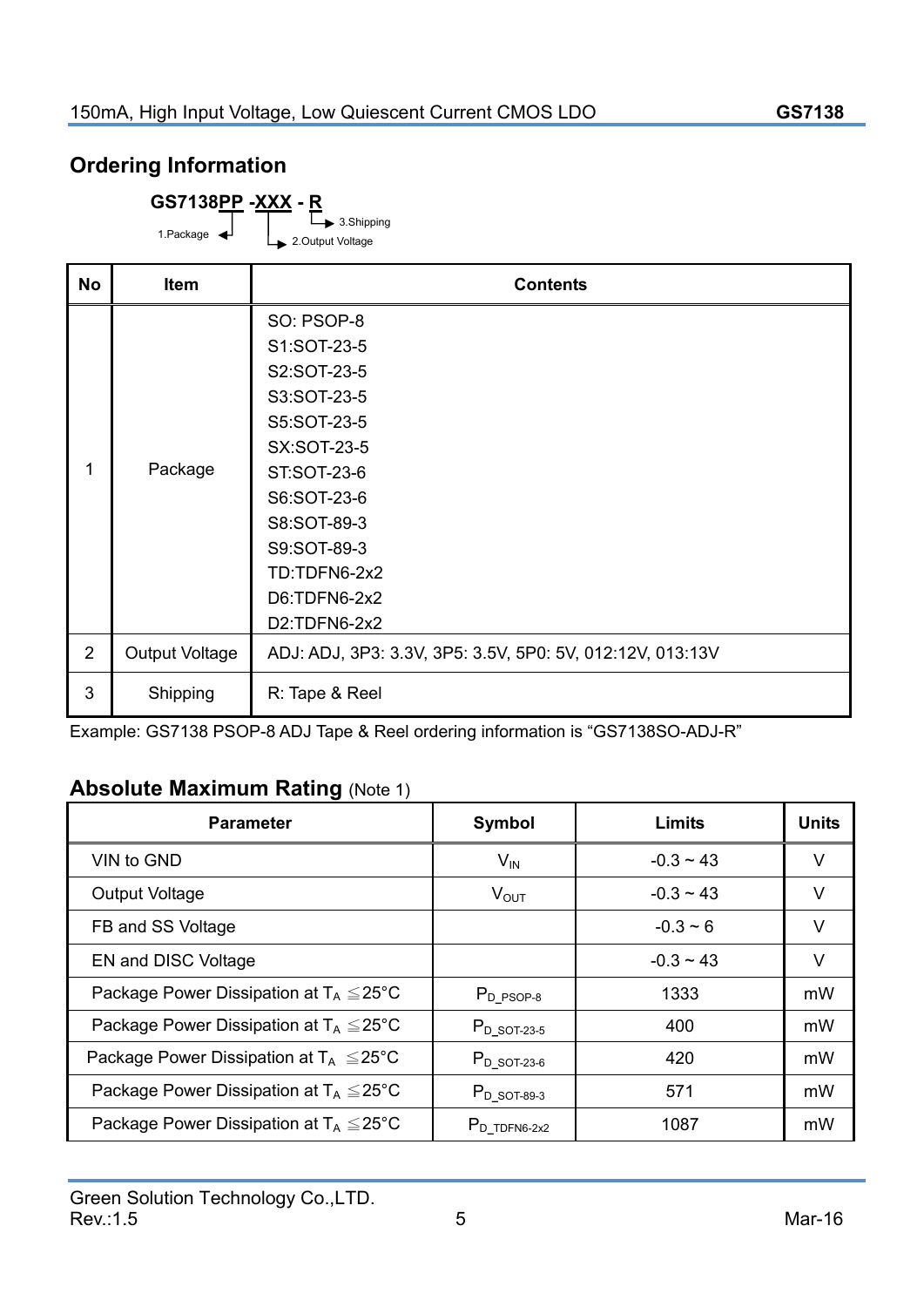# **GStek**

150mA, High Input Voltage, Low Quiescent Current CMOS LDO **GS7138**

| Junction Temperature             |                      | $-45 \sim 150$ | °C |
|----------------------------------|----------------------|----------------|----|
| Storage Temperature              | l stg                | $-65 \sim 150$ | °C |
| Lead Temperature (Soldering) 10S | $L_{EAD}$            | 260            | °C |
| ESD (Human Body Mode) (Note 2)   | V <sub>ESD</sub> HBM | 2Κ             |    |
| ESD (Machine Mode) (Note 2)      | $\rm V_{ESD~MM}$     | 200            |    |

## **Thermal Information (Note 2)**

| <b>Parameter</b>                              | Symbol                              | Limits | <b>Units</b>  |
|-----------------------------------------------|-------------------------------------|--------|---------------|
| <b>Thermal Resistance Junction to Ambient</b> | $\Theta$ ja_psop-8                  | 75     | °C/W          |
| <b>Thermal Resistance Junction to Ambient</b> | $\theta$ ja_sot-23-5                | 250    | $\degree$ C/W |
| <b>Thermal Resistance Junction to Ambient</b> | $\Theta$ ja_sot-23-6                | 238    | $\degree$ C/W |
| <b>Thermal Resistance Junction to Ambient</b> | $\theta$ ja_sot-89-3                | 182    | $\degree$ C/W |
| Thermal Resistance Junction to Ambient        | $\theta_{\sf JA\_TDFNG\text{-}2x2}$ | 92     | $\degree$ C/W |

## **Recommend Operating Condition** (Note 3)

| <b>Parameter</b>           | Symbol           | <b>Limits</b>  | <b>Units</b> |
|----------------------------|------------------|----------------|--------------|
| VIN to GND                 | V <sub>IN</sub>  | $6 - 40$       |              |
| <b>VOUT to GND</b>         | $V_{\text{OUT}}$ | $1.8 - 30$     |              |
| FB and SS to GND           |                  | $0 \sim 5.5$   |              |
| EN and Disc to GND         |                  | $0 \sim 40$    |              |
| Junction Temperature       |                  | $-40 \sim 125$ | $^{\circ}C$  |
| <b>Ambient Temperature</b> |                  | $-40 \sim 85$  | $\sim$       |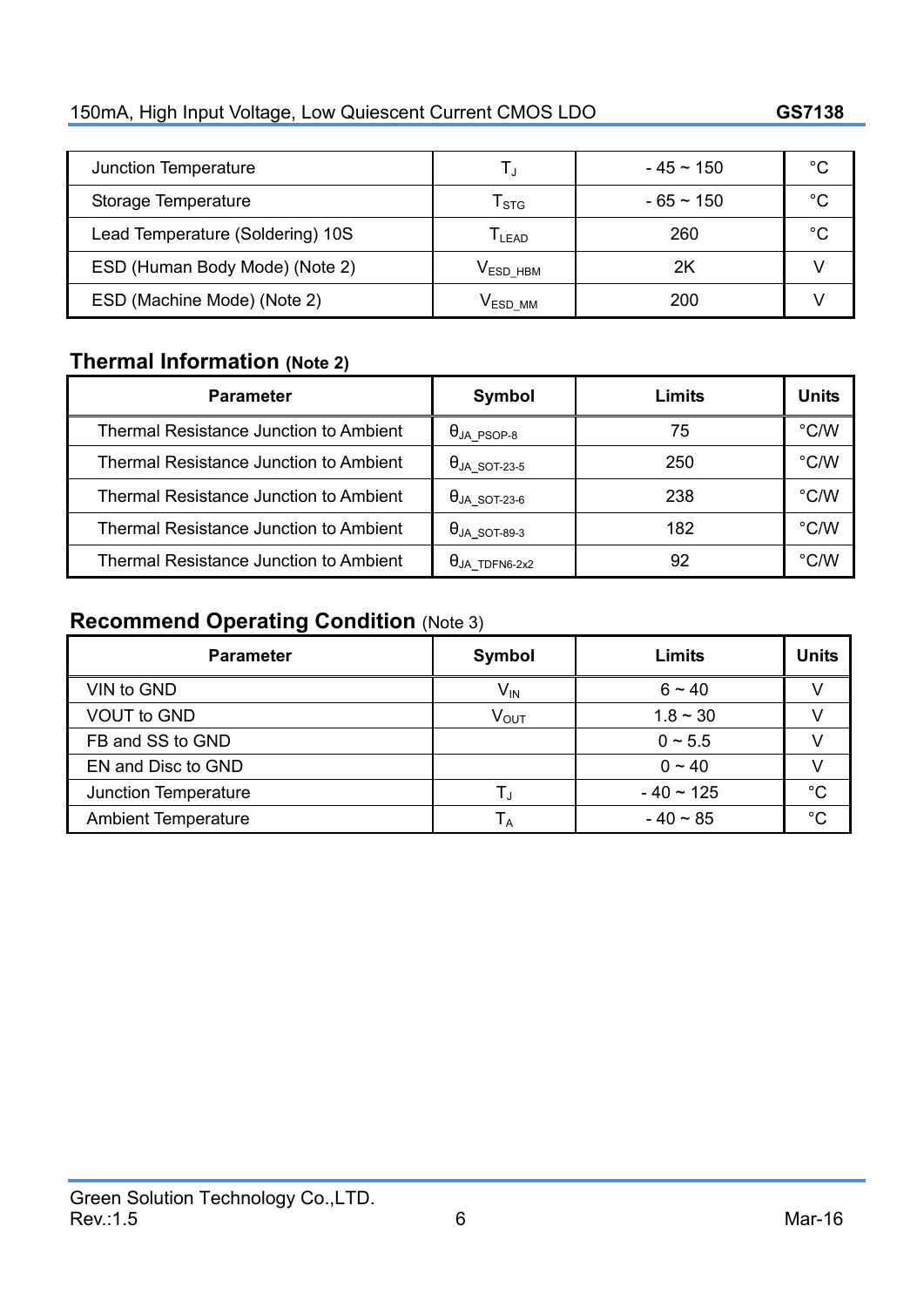## **Electrical Characteristics**

 $(C_{IN}$ =1uF, C<sub>O</sub>=2.2uF, V<sub>IN</sub>=MAX{V<sub>O(NOM)</sub>+2.5V, 6V}, T<sub>A</sub> = 25°C, I<sub>O</sub>=1mA, unless otherwise specified)

| <b>Parameter</b>               | Symbol                   | <b>Test Conditions</b>                                          |                                                      | Min  | <b>Typ</b> | <b>Max</b>   | <b>Units</b> |
|--------------------------------|--------------------------|-----------------------------------------------------------------|------------------------------------------------------|------|------------|--------------|--------------|
|                                |                          | $IO=20mA, VO(NOM=3.3V$                                          |                                                      | 6.0  |            | 40           |              |
|                                | $V_{IN}$                 | $I_0 = 50$ mA, $V_{O(NOM)} = 3.3V$                              |                                                      | 7.2  |            | 40           |              |
| Input Voltage                  |                          | $I_{O} = 100$ mA, $V_{O(NOM)} = 3.3V$                           |                                                      | 8.6  |            | 40           | $\vee$       |
|                                |                          | $IO=150mA, VO(NOM)=3.3V$                                        |                                                      | 9.8  |            | 40           |              |
| Output Voltage Range           |                          | <b>FIX</b>                                                      |                                                      | 1.8  |            | 13           | $\vee$       |
| <b>Output Voltage Accuracy</b> | Vout                     |                                                                 |                                                      | $-2$ |            | $+2$         | $\%$         |
| Reference Voltage              | Vref                     |                                                                 |                                                      | 0.98 | 1          | 1.02         | $\vee$       |
| Quiescent Current              | $I_{\Omega}$             |                                                                 | $V_{IN}$ =MAX{ $V_{O(NOM)}$ +2.5V, 6V}, $I_0$ =1mA   |      | 11         | 22           | μA           |
| <b>Load Current Range</b>      | lout                     | $V_{IN}$ >9V                                                    |                                                      | 0    |            | 150          | mA           |
| <b>Load Regulation</b>         | <b>REG</b> load          | 1mA< $I_0$ <150mA,<br>$V_{IN}$ =MAX{ $V_{O(NOM)}$ +2.5V, 10V}   |                                                      |      | 0.1        | 1            | $\%$         |
| Line Regulation                | <b>REG</b> line          | $IO=1mA$                                                        | $V_{IN}$ =MAX{V <sub>O(NOM)</sub> +2.5V, 6V} to 40V, |      | 0.01       | 0.2          | %            |
|                                |                          |                                                                 | $V_{\text{O(NOM)}} = 3.3V$                           |      | 1.93       | 2.70         | $\vee$       |
|                                |                          | $IO=20mA$                                                       | $VO(NOM) = 5.0V$                                     |      | 0.65       | 1.10         | $\vee$       |
|                                |                          |                                                                 | $V_{O(NOM)} = 12.0V$                                 |      | 0.19       | 0.25         | $\vee$       |
|                                |                          |                                                                 | $V_{\text{O(NOM)}} = 3.3V$                           |      | 2.86       | 3.90         | $\vee$       |
|                                |                          | $IO=50mA$                                                       | $V_{\text{O(NOM)}}$ =5.0V                            |      | 1.54       | 2.20         | $\vee$       |
|                                | <b>V</b> <sub>DROP</sub> |                                                                 | $\rm V_{O(NOM)}$ =12.0V                              |      | 0.51       | 0.60         | $\vee$       |
| Dropout Voltage (Note 4)       |                          |                                                                 | $V_{\text{O(NOM)}}$ =3.3V                            |      | 4.02       | 5.30         | $\mathsf{V}$ |
|                                |                          | $IO=100mA$                                                      | $V_{\text{O(NOM)}} = 5.0V$                           |      | 2.86       | 3.50         | $\vee$       |
|                                |                          |                                                                 | $V_{\text{O(NOM)}}$ =12.0V                           |      | 1.00       | 1.20         | $\vee$       |
|                                |                          | $I0=150mA$                                                      | $V_{\text{O(NOM)}}$ =3.3V                            |      | 4.97       | 6.50         | $\vee$       |
|                                |                          |                                                                 | $V_{\rm O(NOM)}$ =5.0V                               |      | 3.63       | 4.60         | $\vee$       |
|                                |                          |                                                                 | $VO(NOM) = 12.0V$                                    |      | 1.61       | 1.80         | $\vee$       |
| <b>Circuit Current Limit</b>   | <b>Ilimit</b>            | $V_{IN}$ = MAX{V <sub>O(NOM)</sub> +2.5V, 10V}                  |                                                      | 180  | 320        | 450          | mA           |
| <b>Short Current</b>           | Ishort                   | $V_0$ <0.5* $V_{O(NOM)}$                                        |                                                      |      | 26         |              | mA           |
| Power supply rejection         | <b>PSRR</b>              |                                                                 | Vripple=0.1V, $IO=20mA$ , f=100Hz                    |      | 50         |              | dB           |
| Thermal shutdown               | OTP                      |                                                                 |                                                      |      | 170        |              | $^{\circ}C$  |
| Return temperature             | <b>OTH</b>               |                                                                 |                                                      |      | 125        |              | $^{\circ}C$  |
| Soft-Start Interval (Figure 4) | <b>Tss</b>               | From enable start to $0.9*V_{O(NOM)}$<br>$(FIX)$ , $C_{SS}$ =NC |                                                      | 0.3  | 0.7        | 1.5          | ms           |
| Input High Voltage             | $V_{ENH}$                |                                                                 |                                                      | 2.5  |            |              | V            |
| Input Low Voltage              | $V_{ENL}$                |                                                                 |                                                      |      |            | 0.6          | V            |
| EN Pin Input Bias Current      | $I_{EN}$                 | $V_{EN}$ =25V                                                   |                                                      |      | 0.3        | 0.9          | uA           |
| Shutdown Supply Current        | lqshut                   | $V_{EN} = 0$ , $V_{IN} = 40V$                                   |                                                      |      | 0.1        | $\mathbf{1}$ | uA           |
| Auto-Discharge Resistance      | Rdischg                  | $V_{EN} = 0, V_{IN} = 20V$                                      |                                                      | 75   | 83         | 115          | Ω            |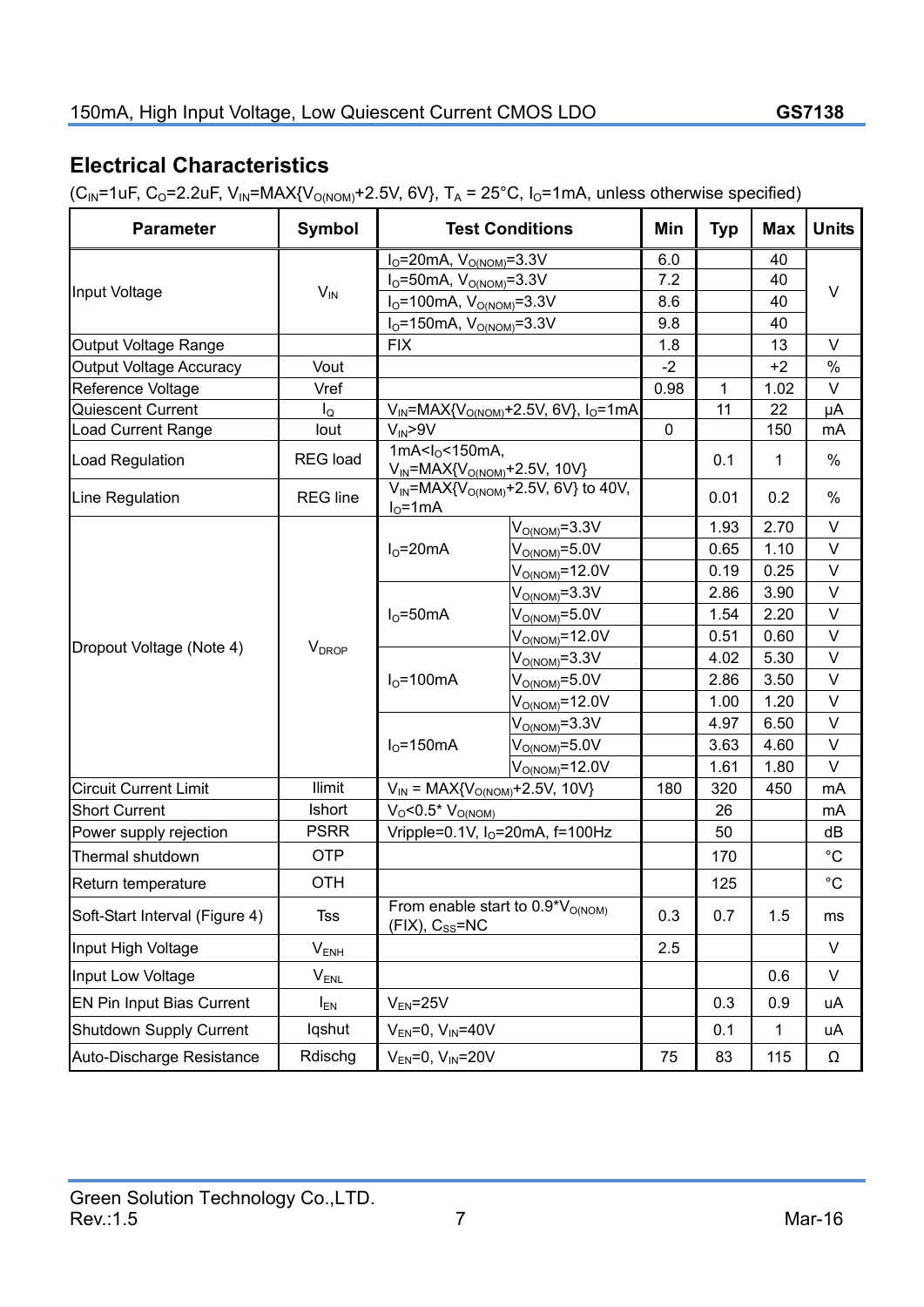- **Note 1**. Stresses listed as the above "Absolute Maximum Ratings" may cause permanent damage to the device. These are for stress ratings. Functional operation of the device at these or any other conditions beyond those indicated in the operational sections of the specifications is not implied. Exposure to absolute maximum rating conditions for extended periods may remain possibility to affect device reliability.
- **Note 2.** Devices are ESD sensitive. Handling precaution recommended.
- **Note 3.** The device is not guaranteed to function outside its operating conditions.
- **Note 4.** The dropout voltage is defined as  $V_{\text{IN}}V_{\text{OUT}}$  which is measured when  $V_{\text{OUT}}$  is 98% $\times V_{\text{O}}$ . The dropout voltage is measured at constant junction temperature by using a 2ms current pulse.

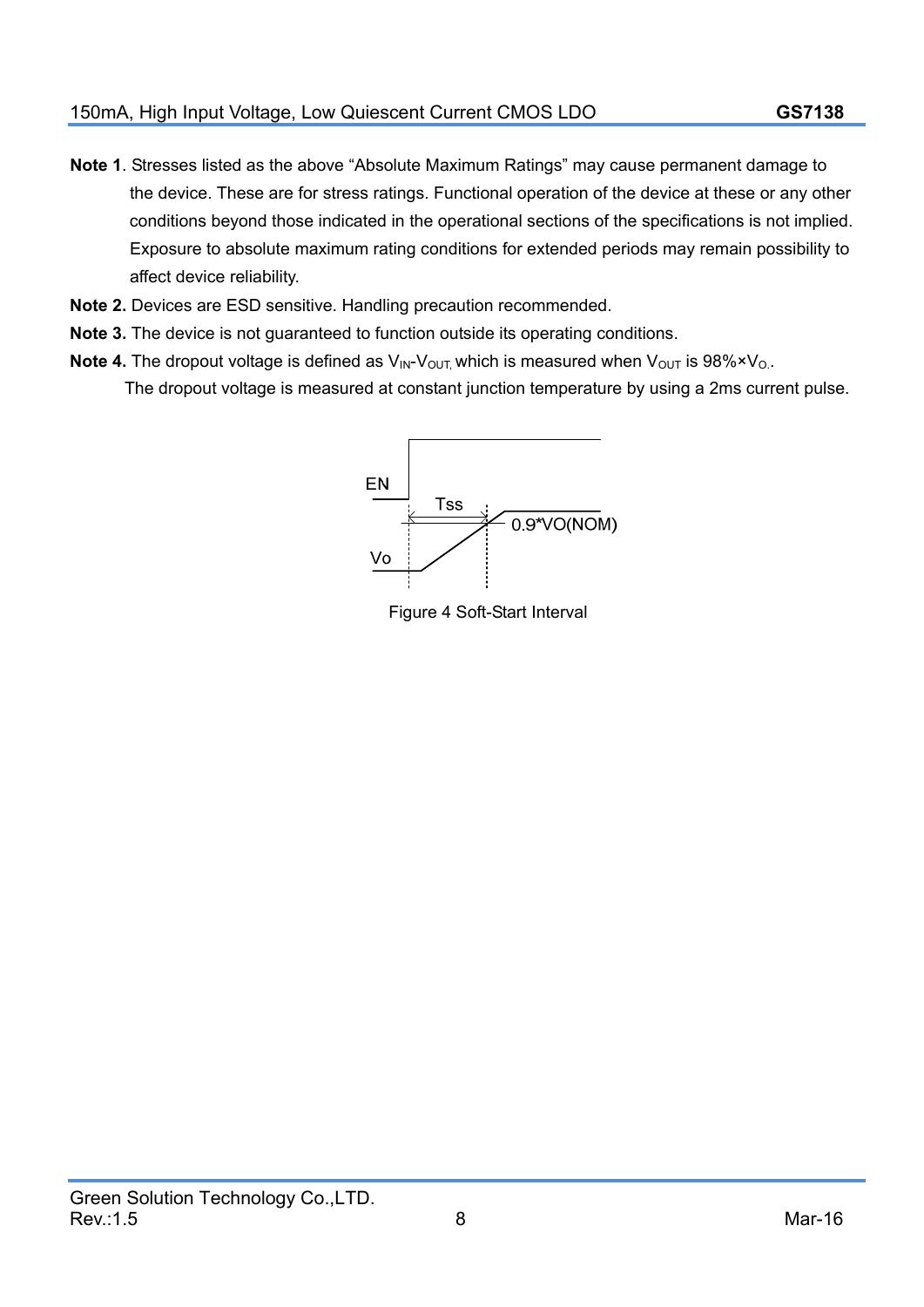## **GStek** 150mA, High Input Voltage, Low Quiescent Current CMOS LDO **GS7138**

## **Typical Characteristics**

 $(V_{IN} = MAX{V_{O(NOM)} + 2.5V, 10V}$ , I<sub>O</sub>=1mA, C<sub>IN</sub>=1uF, C<sub>O</sub>=2.2uF, T<sub>A</sub>=25°C unless otherwise specified)

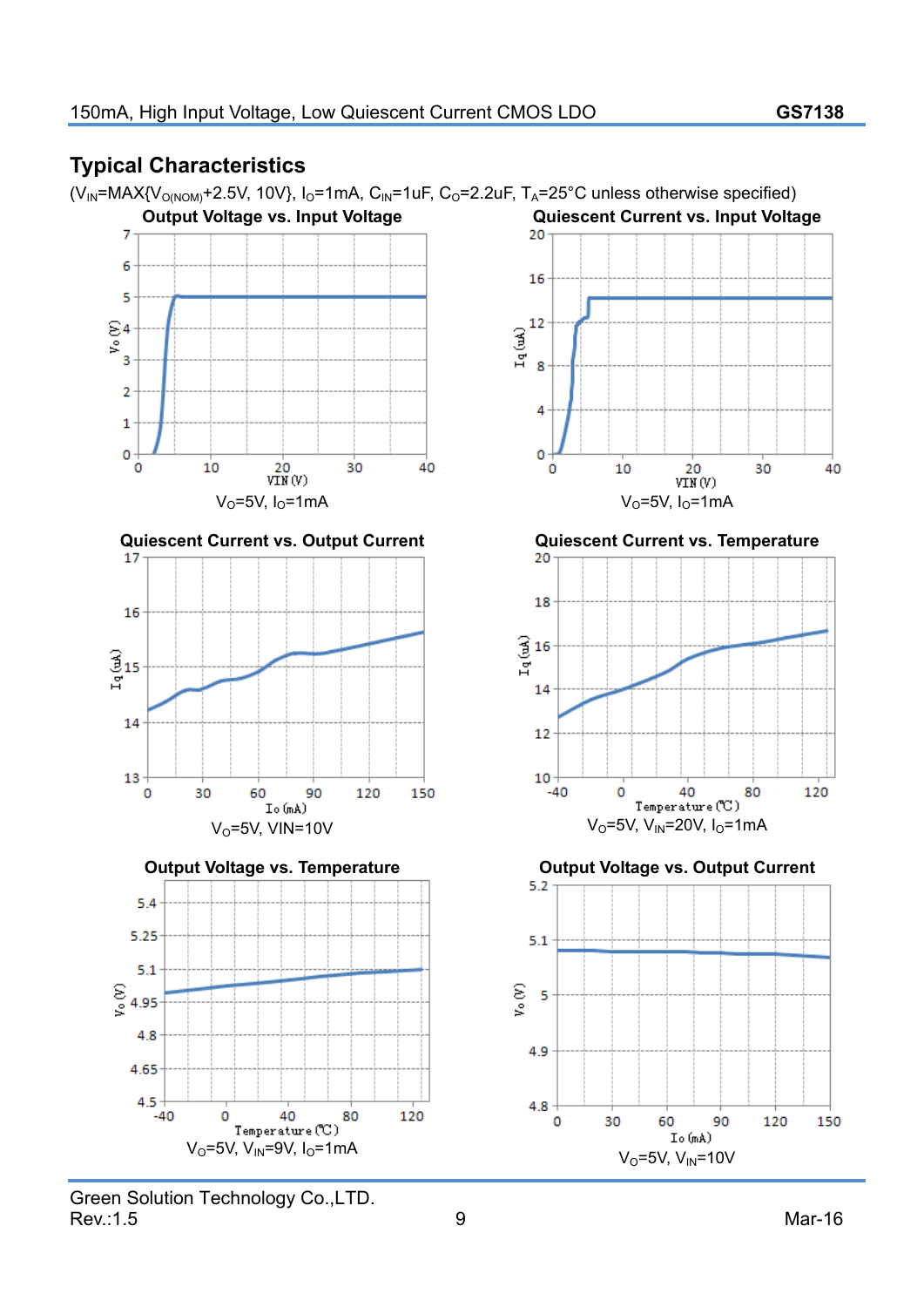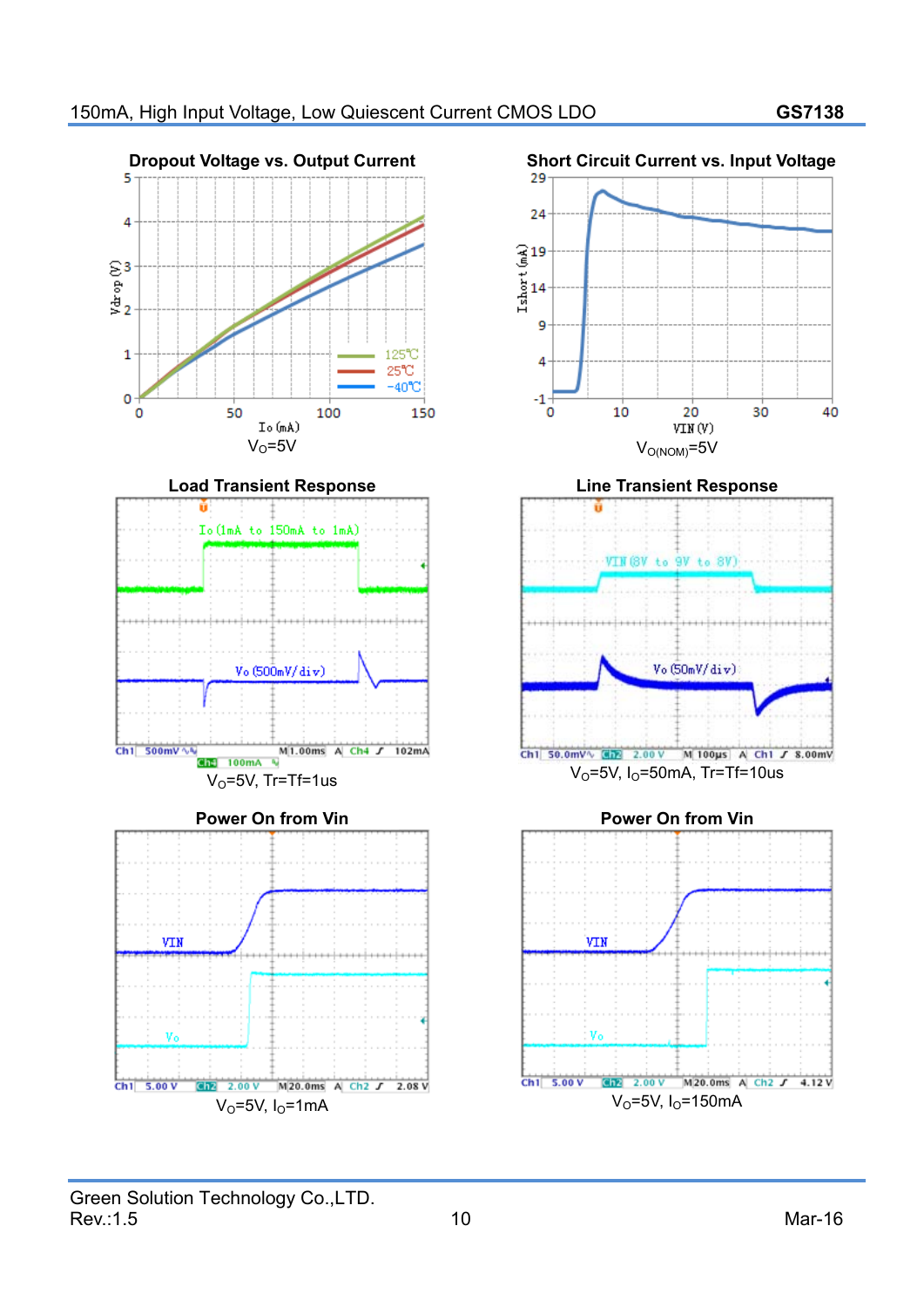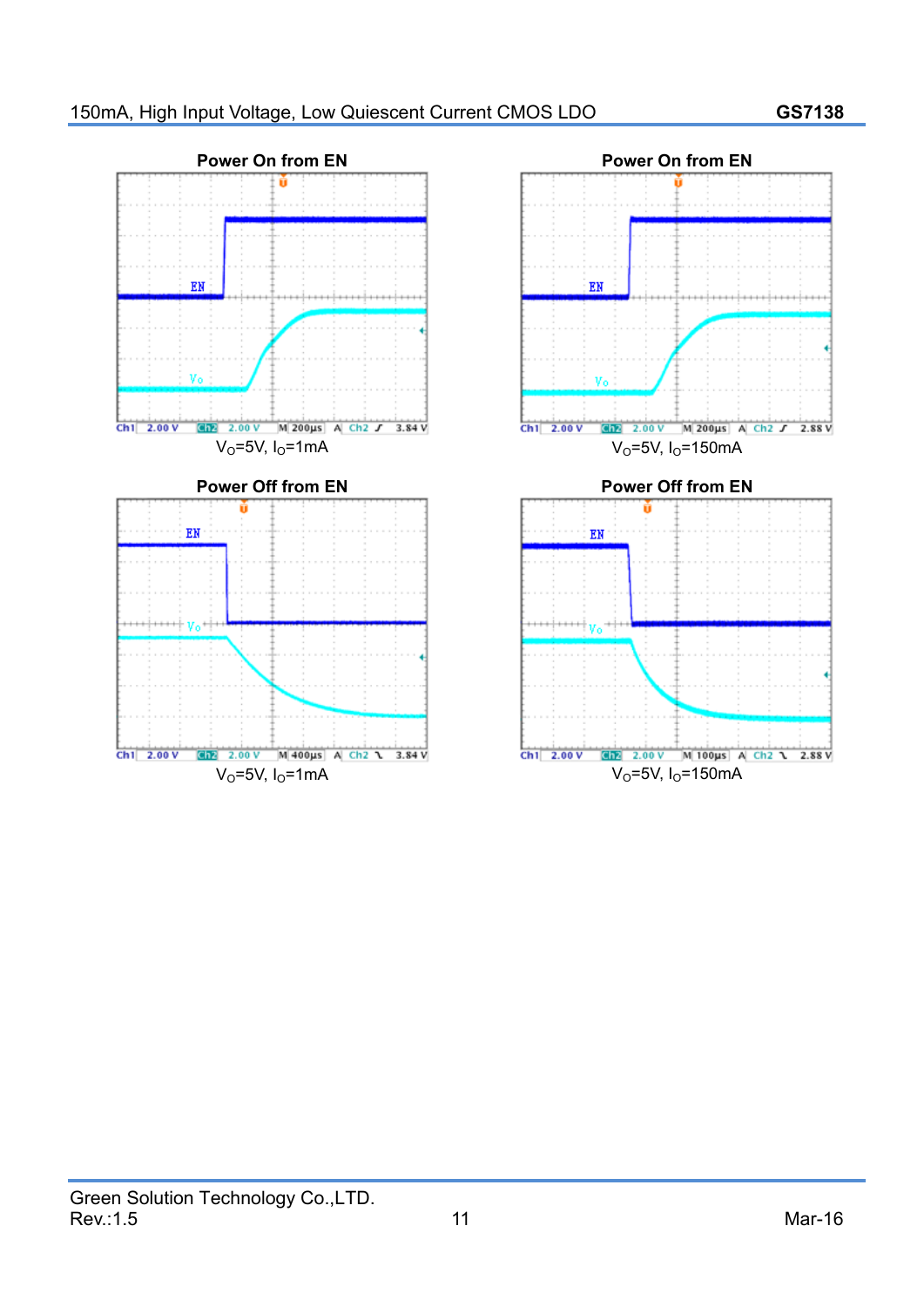### **Application Information Enable**

The GS7138 has a dedicated enable pin(EN). When the EN pin is in the logic low  $(V_{FN} < 0.6V)$ , the regulator will be turned off, reducing the supply current to less than 1uA.

When the EN pin is in the logic high  $(V_{FN} > 2.5V)$ , the regulator will be turned on and undergoes a new soft-start cycle. Left open, the EN pin is pulled down by a internal current source to shut down the regulator.

#### **Build-In Soft-Start**

An internal soft-start function controls rise rate of the output voltage to limit the current surge at start-up. The Soft-start interval from Enable start to  $0.9*V<sub>O(NOM)</sub>$ , as Figure 4.

For ADJ output voltage application, Tss

Calculator as Follow

|           | $C_{SS}$ $\leq$ 1.5nF | $\mathrm{C_{SS}}$ >1.5nF              |    |
|-----------|-----------------------|---------------------------------------|----|
| <b>SS</b> |                       | 4.75x10 <sup>8</sup> xC <sub>ss</sub> | ms |
|           |                       |                                       |    |

For FIX output voltage application, Tss Calculator as Follow

|           | $C_{SS}$ $\leq$ 1.3nF | $\mathrm{C_{SS}}$ >1.3n $\mathrm{F_{0}}$ |
|-----------|-----------------------|------------------------------------------|
| <b>SS</b> |                       | 5.25 $x10^8$ $xC_{SS}$<br>ms             |
|           |                       |                                          |

#### **Current Limit**

The GS7138 contains a foldback over current protection function. It allows the output current to reach the maximum value of 320mA. Then further decreases in the load resistance reduce both the load current and the load voltage. The main advantage of foldback limiting is less power dissipation in the pass transistor under shortedload conditions. During startup, the current limit value is set to a high value, thus GS7138 can operate in full load condition. After startup, the current limit value is set to a normal value, so the pass transistor can be protected well.

Thermal Shutdown protects GS7138 from excessive power dissipation. If the die temperature exceeds 150°C, the pass transistor is shut off. 25°C of hysteresis prevents the regulator from turning on until the die temperature drops to 125°C.

#### **Output Capacitor selection**

The GS7138 is specifically designed to employ ceramic output capacitors as low as 2.2uF. Place the capacitors physically as close as possible to the device with wide and direct PCB traces.

#### **Input Capacitor selection**

Bypass  $\sqrt{\frac{W}{N}}$  to ground with a 1uF or greater capacitor. Place the capacitors physically as close as possible to the device with wide and direct PCB traces.

#### **Thermal Considerations**

Although internal thermal limiting function is integrated in GS7138, continuously keeping the junction near the thermal shutdown temperature may possibly affect device reliability. For continuous operation, it is highly recommended to keep the junction temperature below the maximum operation junction temperature 125°C for maximum reliability. The power dissipation definition in device is:

 $P_D = (VI_N - V_{OUT}) \times I_{OUT} + V_{IN} \times I_{Q}$ 

The maximum power dissipation depends on the thermal resistance of IC package, PCB layout, the rate of surroundings airflow and temperature difference between junction to ambient. The maximum power dissipation can be calculated by following formula:

 $P_{D(MAX)} = (T_{J(MAX)} - T_A) / \theta_{JA}$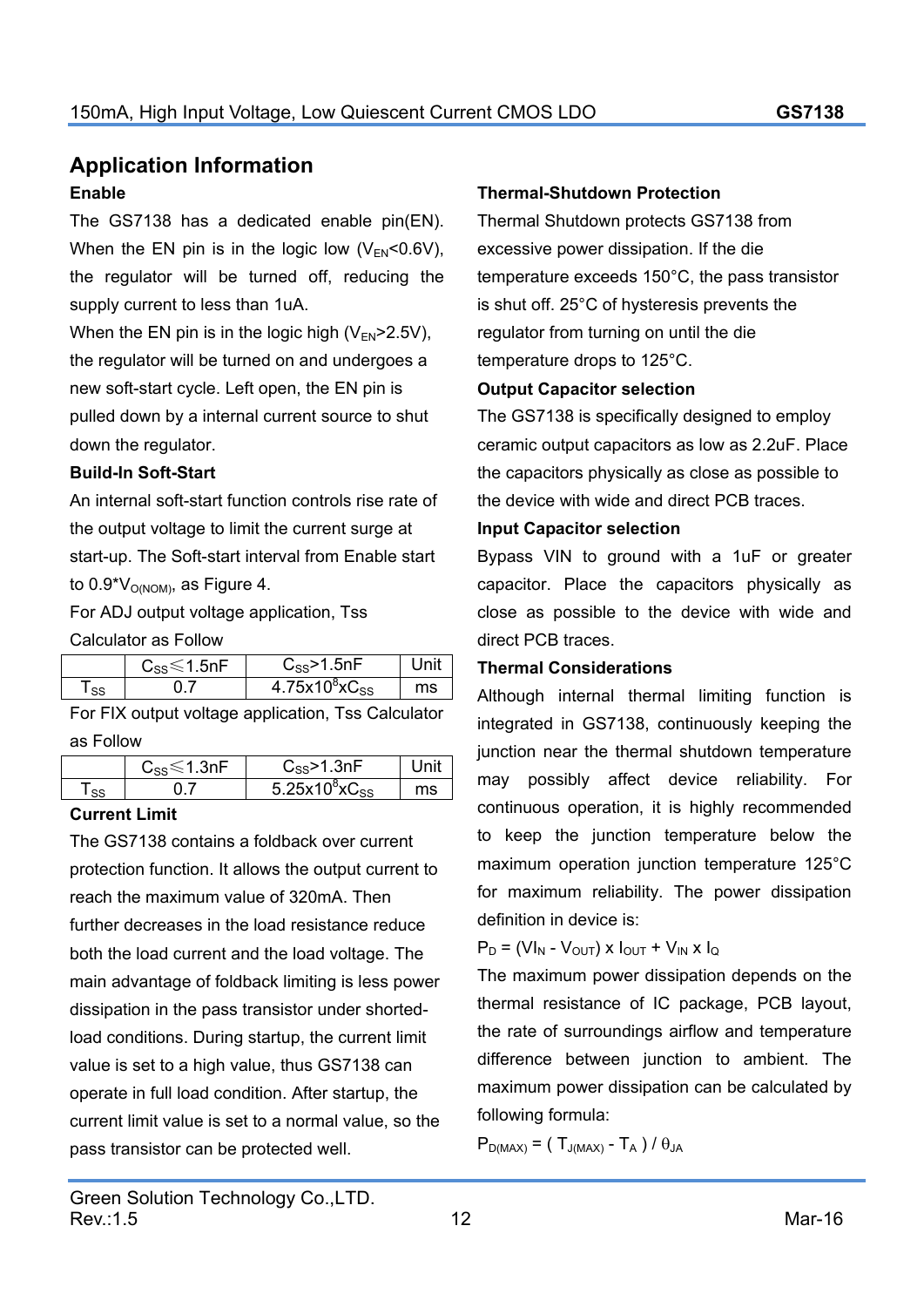Where  $T_{J(MAX)}$  is the maximum operation junction temperature 125°C, TA is the ambient temperature and the  $\theta_{JA}$  is the junction to ambient thermal resistance.

For recommended operating conditions specification of GS7138, where  $T_{J(MAX)}$  is the maximum junction temperature of the die (125°C) and  $T_A$  is the maximum ambient temperature. The junction to ambient thermal resistance  $(\theta)$ <sub>IA</sub> is layout dependent) for SOT-89-3 package is162°C/W and SOT-23-5 package is 250°C/W on standard JEDEC 51-3 thermal test board. The maximum power dissipation at  $T_A$  = 25°C can be calculated by following formula:

 $P_{D(MAX)} = (125^{\circ}C - 25^{\circ}C)/162 = 617mW$ (SOT-89-3)

 $P_{D(MAX)} = (125^{\circ}C - 25^{\circ}C)/250 = 400mW$ (SOT-23-5)

The maximum power dissipation depends on operating ambient temperature or fixed TJ(MAX) and thermal resistance  $\theta_{JA}$ . For GS7138 packages, the Figure 5. of derating curves allows the designer to see the effect of rising ambient temperature on the maximum power allowed.



Figure 5 Derating Curve for Packages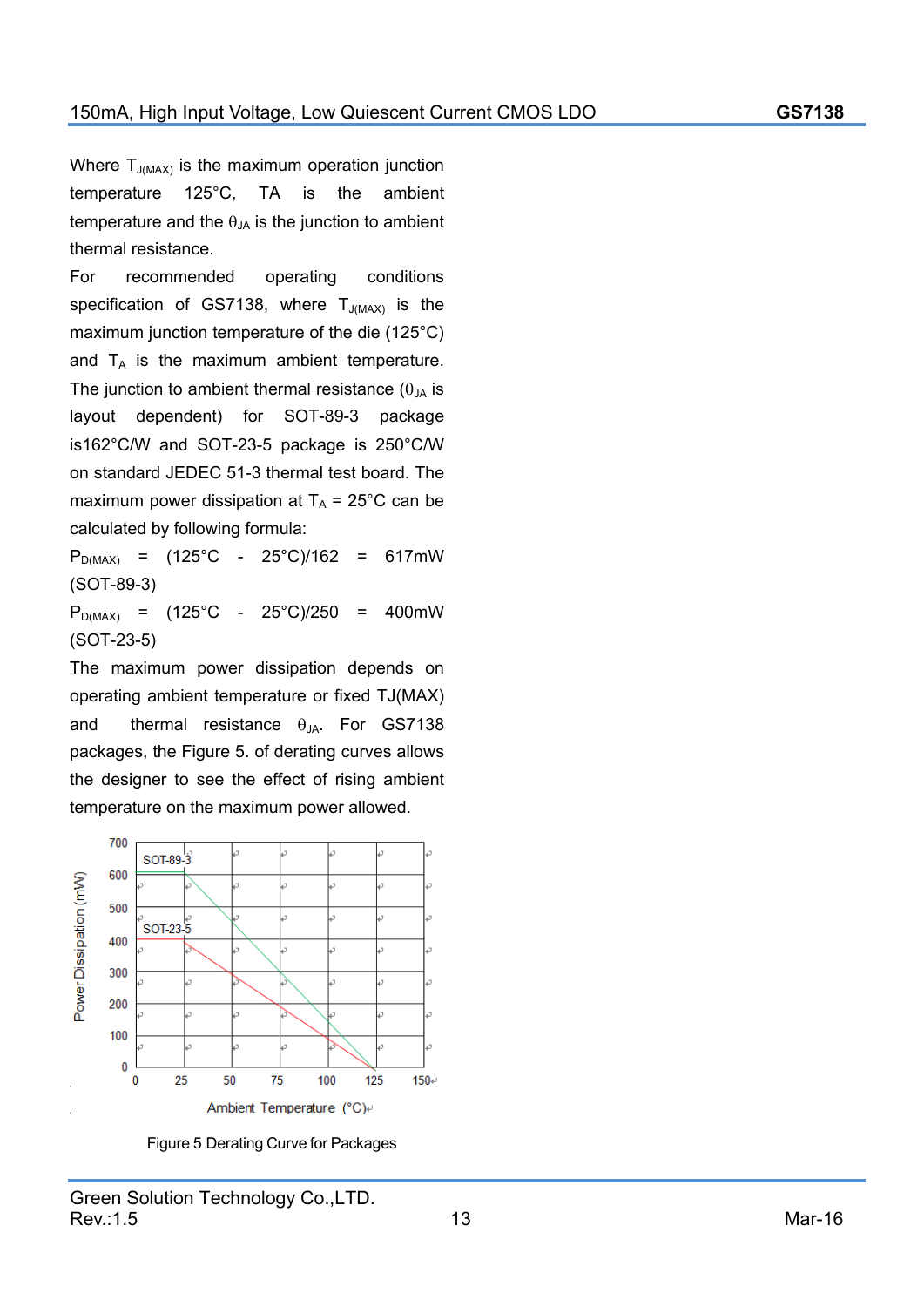#### **Package Dimensions, PSOP-8(B)**



Note:

1. Min.: Minimum dimension specified.

2. Max.: Maximum dimension specified.

3. REF.: Reference. Normal/Regular dimension specified for reference.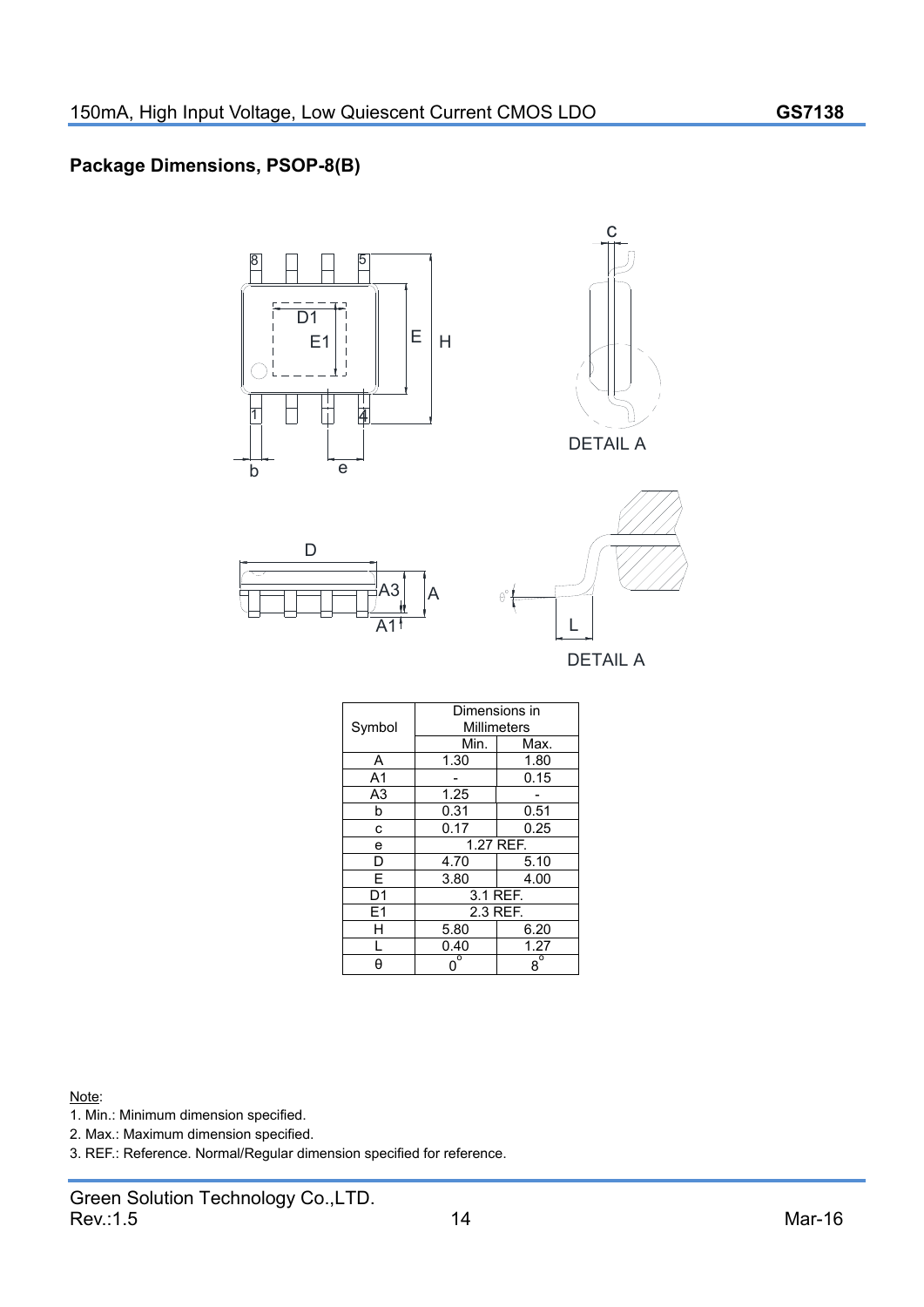#### **Package Dimensions, SOT-23-5**



1.Min.: Minimum dimension specified.

2.Max.: Maximum dimension specified.

3.REF.: Reference. Normal/Regular dimension specified for reference.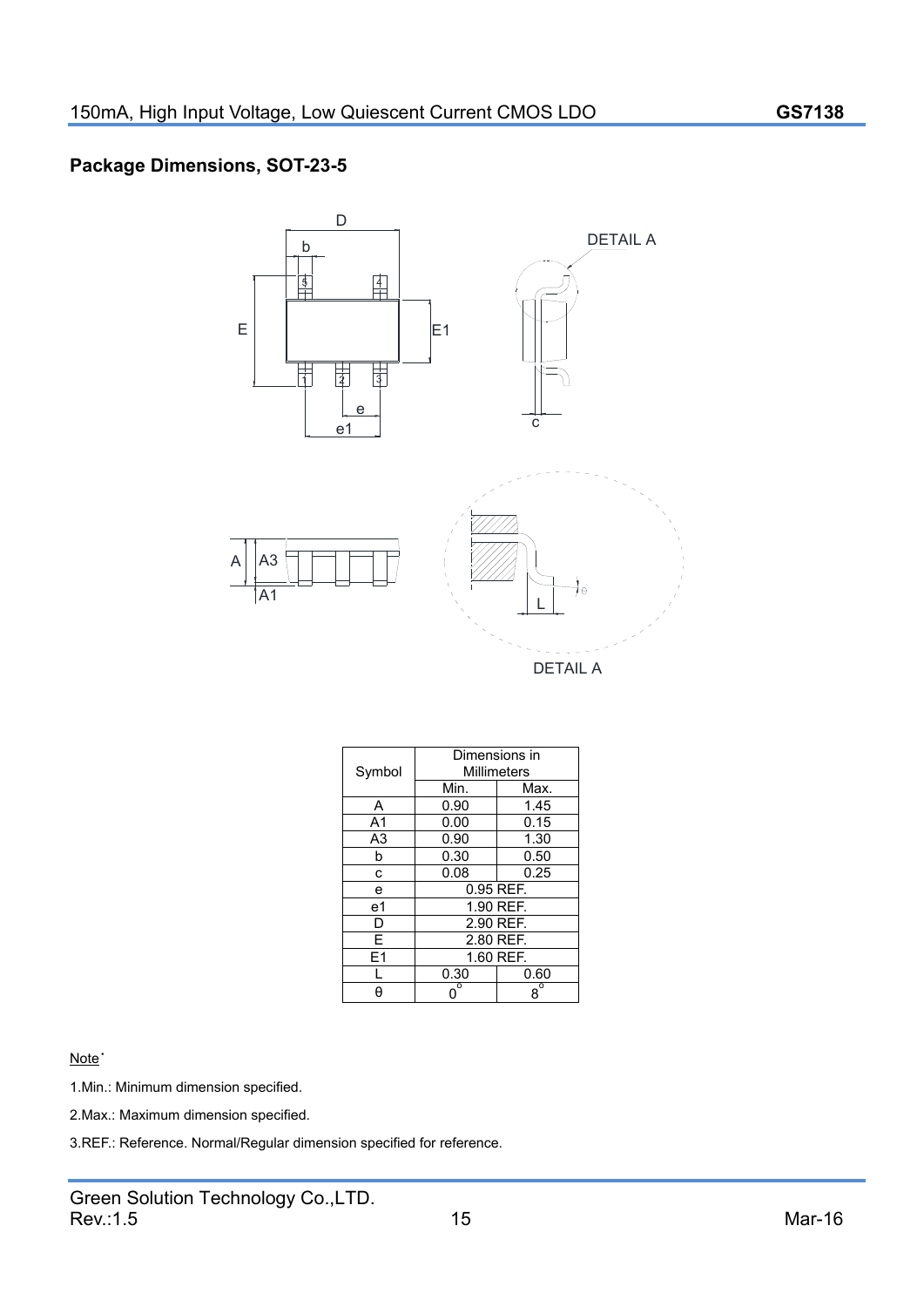#### **Package Dimensions, SOT-23-6**



Note˙

1.Min.: Minimum dimension specified.

2.Max.: Maximum dimension specified.

3.REF.: Reference. Normal/Regular dimension specified for reference.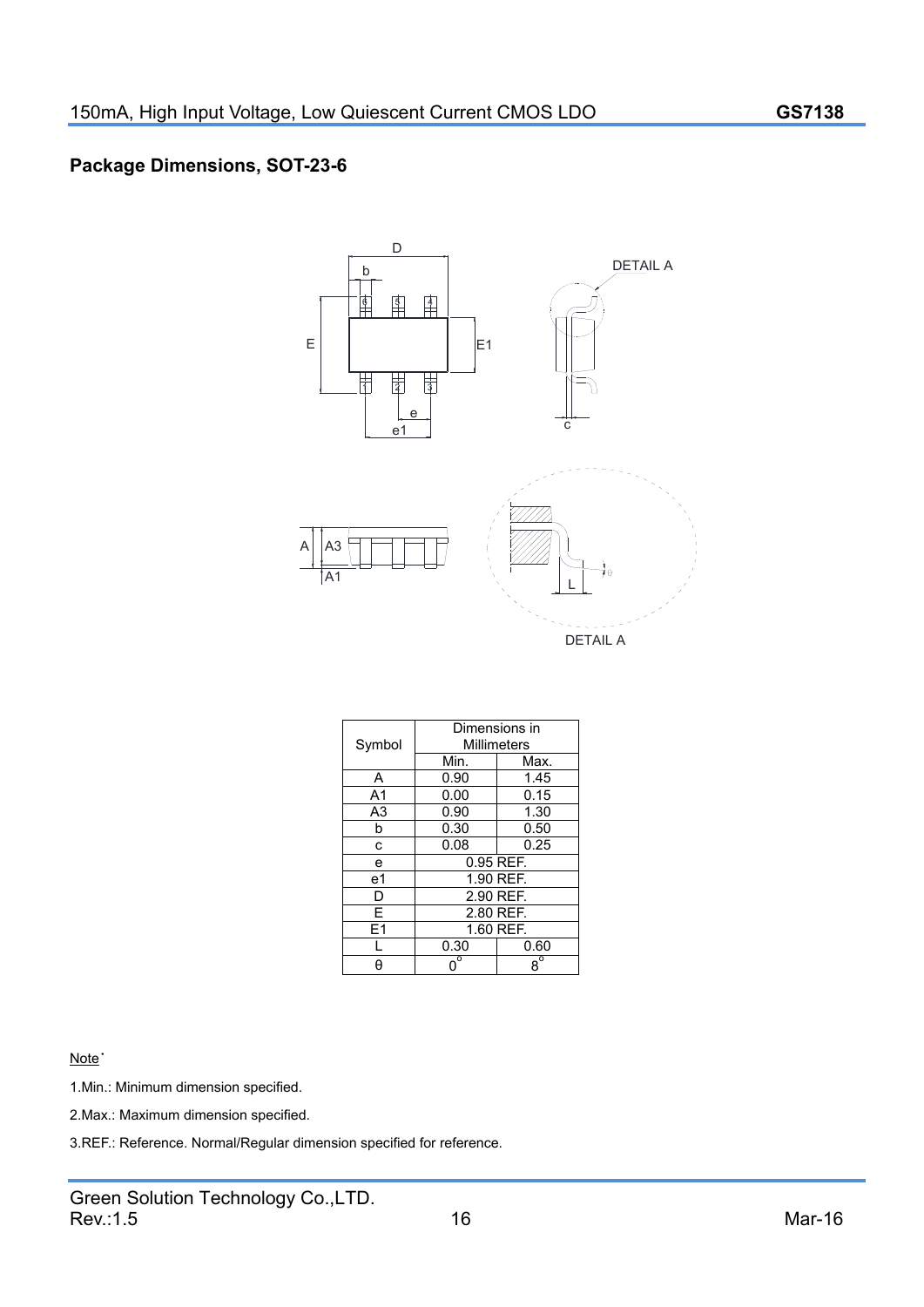#### **Package Dimensions, TDFN6-2x2**



#### Note:

- 1. Min.: Minimum dimension specified.
- 2. Max.: Maximum dimension specified.
- 3. REF.: Reference. Normal/Regular dimension specified for reference.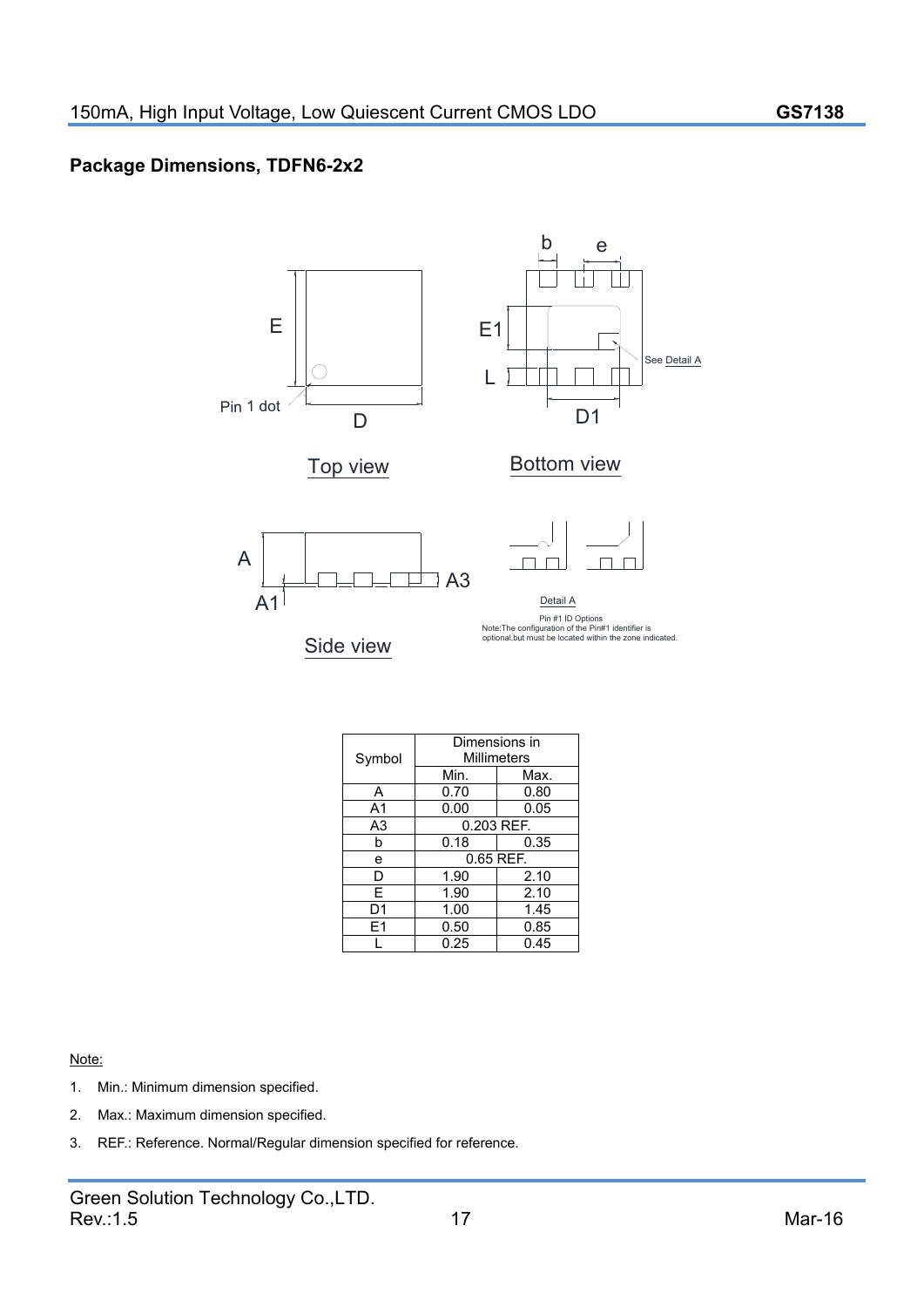#### **Package Dimensions, SOT-89-3**



Note<sup>•</sup>

1.Min.: Minimum dimension specified.

2.Max.: Maximum dimension specified.

3.REF.: Reference. Normal/Regular dimension specified for reference.